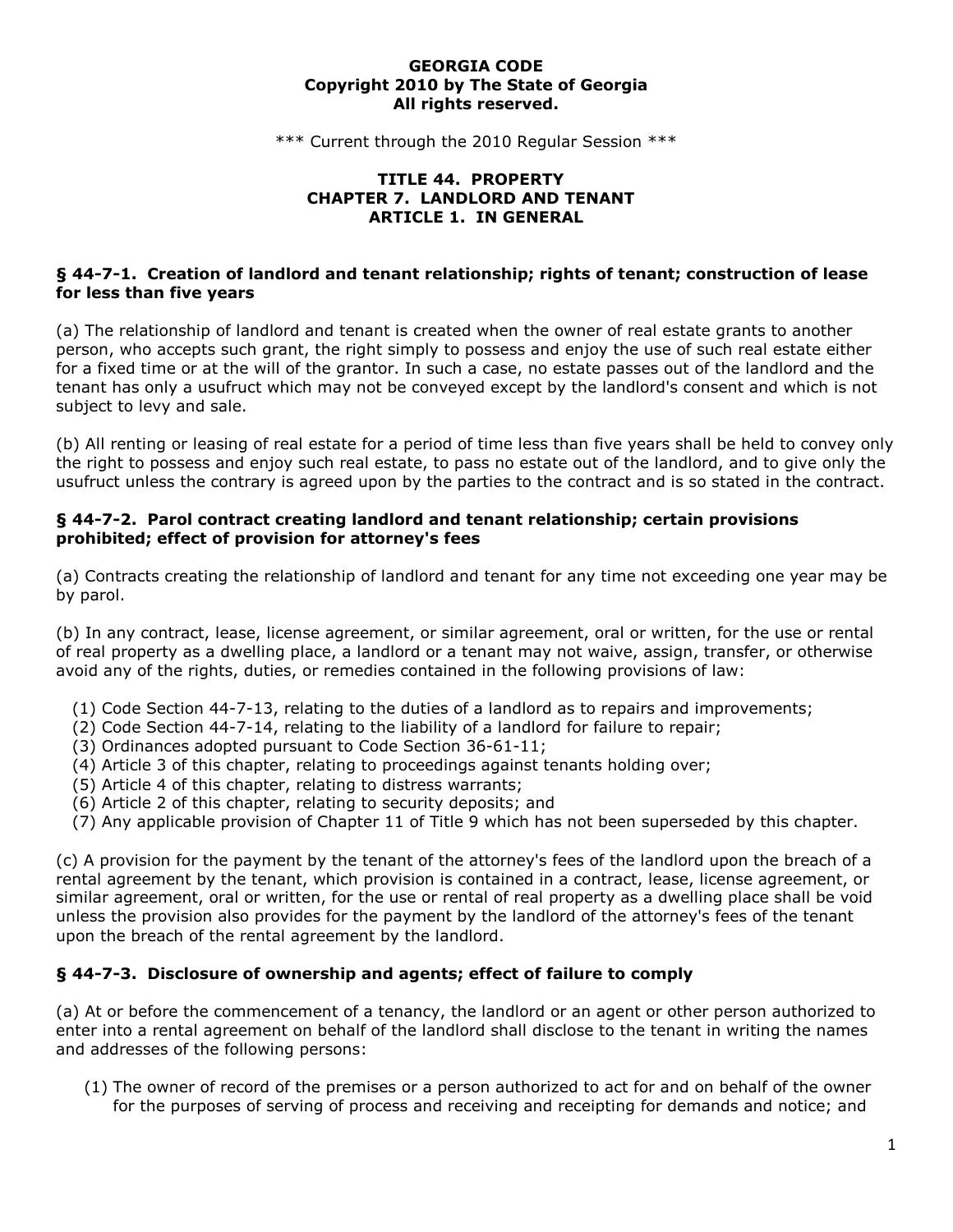(2) The person authorized to manage the premises.

In the event of a change in any of the names and addresses required to be contained in such statement, the landlord shall advise each tenant of the change within 30 days after the change either in writing or by posting a notice of the change in a conspicuous place.

(b) A person who enters into a rental agreement on behalf of an owner or a landlord or both and who fails to comply with the disclosure requirements in paragraphs (1) and (2) of subsection (a) of this Code section becomes an agent of the owner or the landlord or both for serving of process and receiving and receipting for notices and demands; for performing the obligations of the landlord under this chapter; and for expending or making available, for the purpose of fulfilling such obligations, all rent collected from the premises.

#### **§ 44-7-4. Local ordinances relating to security of premises occupied by tenants; cumulative effect of this Code section**

(a) Municipalities and counties may establish by local ordinance minimum security standards not in conflict with applicable fire codes to prevent the unauthorized entry of premises occupied by a tenant as a dwelling place and may require landlords to comply with such standards.

(b) This Code section shall be cumulative to and shall not prohibit the enactment of other general and local laws, rules and regulations of state or local agencies, and local ordinances on this subject.

# **§ 44-7-5. When implied contract to pay rent arises**

When, in an action for rent, title is shown in the plaintiff and occupation by the defendant is proved, an obligation to pay rent is generally implied. However, if the entry of the defendant on the premises was not under the plaintiff or if the possession of the defendant is adverse to the plaintiff, no such implication arises.

# **§ 44-7-6. Tenancy at will -- Creation when no time period specified**

Where no time is specified for the termination of a tenancy, the law construes it to be a tenancy at will.

### **§ 44-7-7. Tenancy at will -- Notice required for termination**

Sixty days' notice from the landlord or 30 days' notice from the tenant is necessary to terminate a tenancy at will.

### **§ 44-7-8. Tenancy at will -- Right of tenant to emblements**

The tenant at will is entitled to his emblements if the crop is sowed or planted before the landlord gives him notice of termination of the tenancy, if the tenancy is terminated by the judicial sale of the estate by the landlord or by death of the landlord or tenant, or if for any other cause the tenancy is suddenly terminated.

# **§ 44-7-9. Estoppel to dispute landlord's title or attorn to another**

The tenant may not dispute his landlord's title or attorn to another claimant while he is in actual physical occupation, while he is performing any active or passive act or taking any position whereby he expressly or impliedly recognizes his landlord's title, or while he is taking any position that is inconsistent with the position that the landlord's title is defective.

# **§ 44-7-10. Delivery of possession at end of term; summary remedy**

The tenant shall deliver possession to the landlord at the expiration of his term; and, if he fails or refuses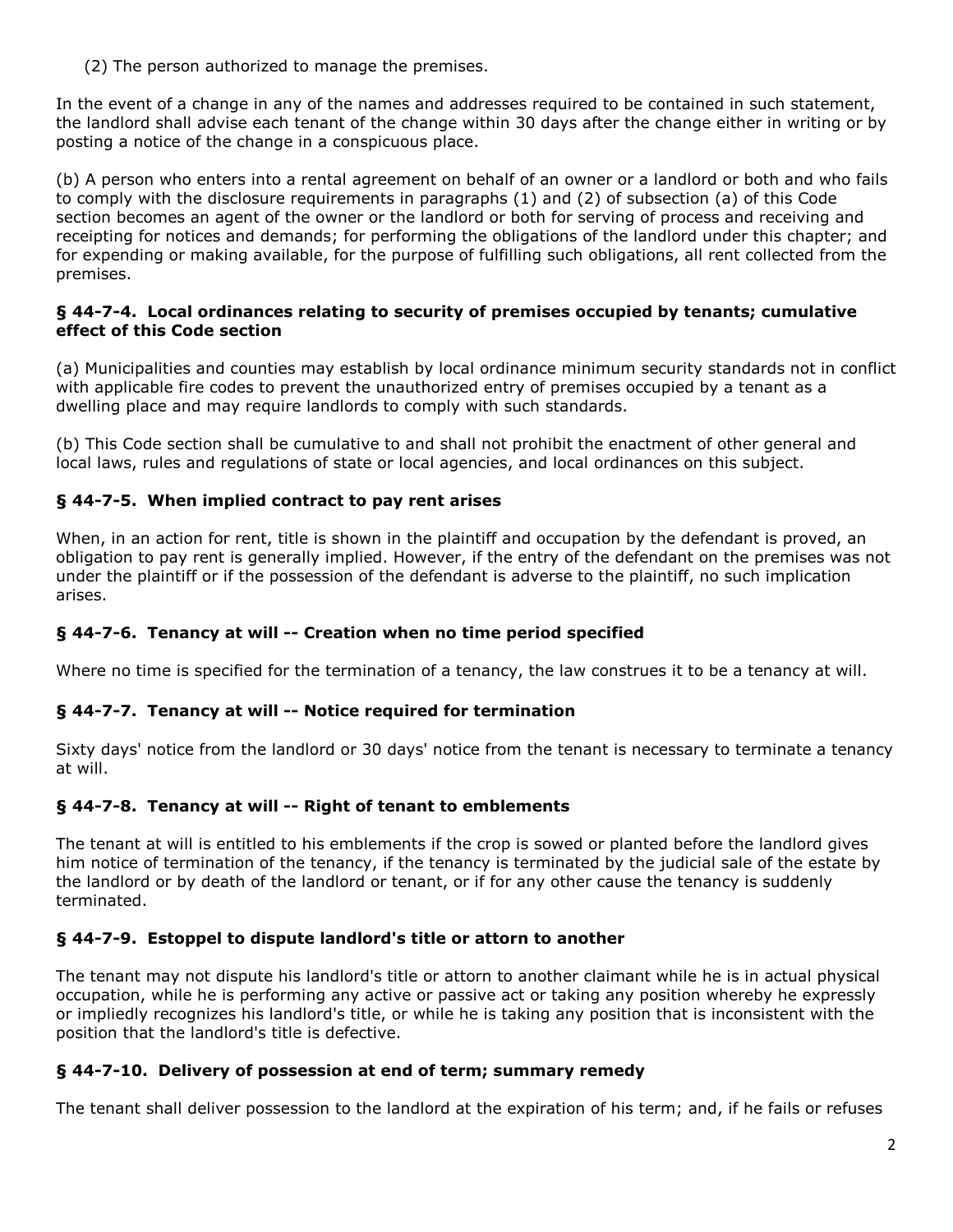to do so, a summary remedy pursuant to Article 3 of this chapter is given to the landlord.

## **§ 44-7-11. Specific rights of tenants**

The tenant has no rights beyond the use of the land and tenements rented to him and such privileges as are necessary for the enjoyment of his use. He may not cut or destroy growing trees, remove permanent fixtures, or otherwise injure the property. He may use dead or fallen timber for firewood and the pasturage for his cattle.

### **§ 44-7-12. Removal of trade fixtures during term; when abandoned**

During the term of his tenancy or any continuation thereof or while he is in possession under the landlord, a tenant may remove trade fixtures erected by him. After the term and his possession are ended, any trade fixtures remaining will be regarded as abandoned for the use of the landlord and will become the landlord's property.

### **§ 44-7-13. Landlord's duties as to repairs and improvements**

The landlord must keep the premises in repair. He shall be liable for all substantial improvements placed upon the premises by his consent.

## **§ 44-7-14. Tort liability of landlord**

Having fully parted with possession and the right of possession, the landlord is not responsible to third persons for damages resulting from the negligence or illegal use of the premises by the tenant; provided, however, the landlord is responsible for damages arising from defective construction or for damages arising from the failure to keep the premises in repair.

## **§ 44-7-14.1. Landlord's duties as to utilities**

(a) As used in this Code section, the term "utilities" means heat, light, and water service.

(b) It shall be unlawful for any landlord knowingly and willfully to suspend the furnishing of utilities to a tenant until after the final disposition of any dispossessory proceeding by the landlord against such tenant.

(c) Any person who violates subsection (b) of this Code section shall, upon conviction, be assessed a fine not to exceed \$500.00.

### **§ 44-7-15. Effect of destruction of tenement on obligation to pay rent**

The destruction of a tenement by fire or the loss of possession by any casualty not caused by the landlord or from a defect of his title shall not abate the rent contracted to be paid.

### **§ 44-7-16. Accrual of interest on rent owed**

All contracts for rent shall bear interest from the time the rent is due.

### **§ 44-7-17**. **Exemption from liens against tenant of crops paid as rent**

When it is agreed that the tenant shall pay to the landlord as rent a part of the crop produced on the lands rented from the landlord and the tenant, in good faith, delivers the part of the crop agreed on in discharge of his rent, such part of the crop so delivered shall be discharged from the lien of any judgment, decree, or other process whatsoever against the tenant.

### **§ 44-7-18. Effect of leases for purposes of prostitution or assignation**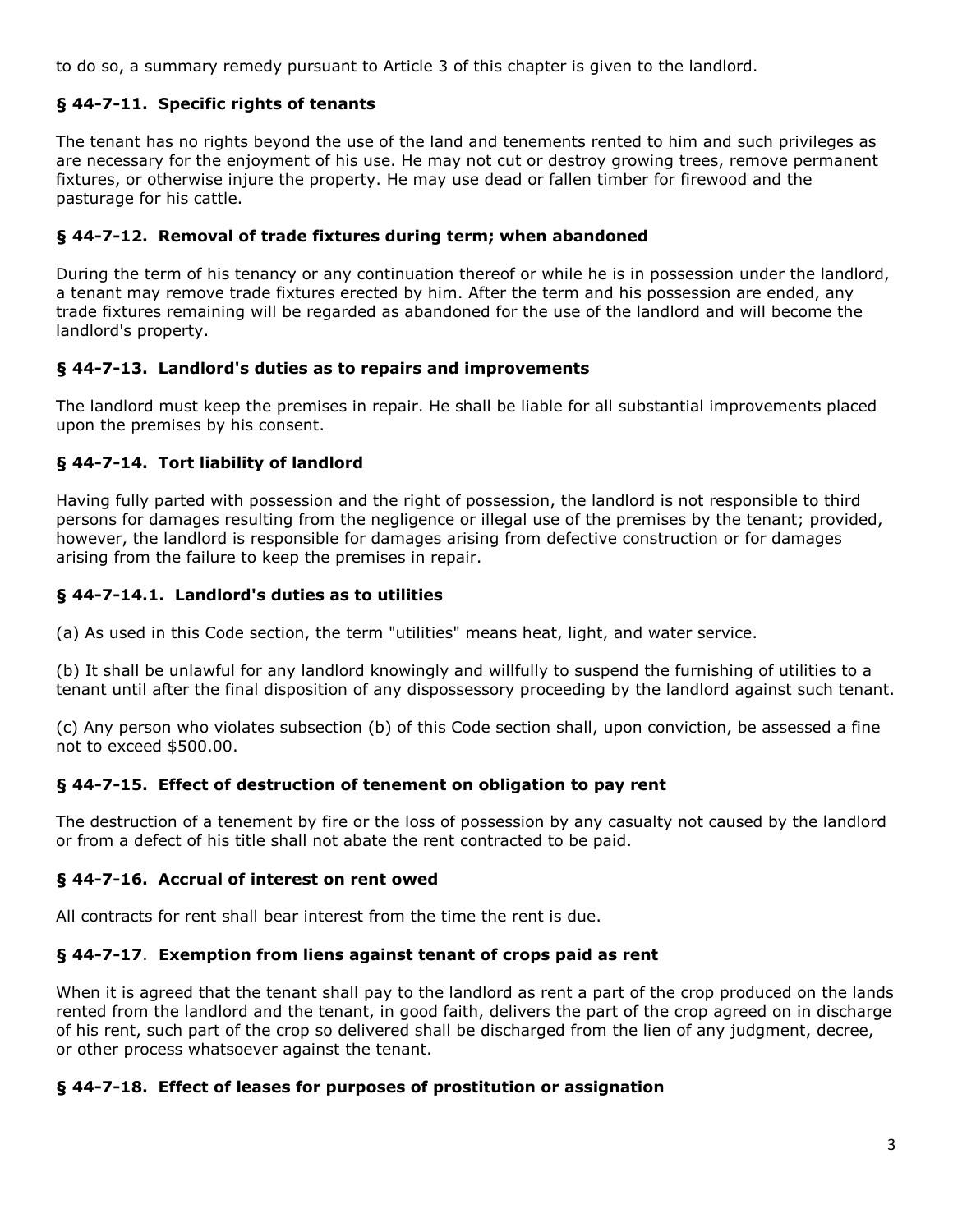(a) As used in this Code section, the term:

(1) "Assignation" means the making of any appointment or engagement for prostitution or any act in furtherance of such appointment or engagement.

(2) "Prostitution" means the offering or giving of the body for sexual intercourse, sex perversion, obscenity, or lewdness for hire.

(3) "Tourist camp" means any temporary or permanent buildings, tents, cabins or structures, or trailers or other vehicles which are maintained, offered, or used for dwelling or sleeping quarters for pay.

(b) All leases and agreements letting, subletting, or renting any house, place, building, tourist camp, or other structure for the purpose of prostitution or assignation shall be void.

### **§ 44-7-19. Restrictions on rent regulation by local governments**

No county or municipal corporation may enact, maintain, or enforce any ordinance or resolution which would regulate in any way the amount of rent to be charged for privately owned, single-family or multipleunit residential rental property. This Code section shall not be construed as prohibiting any county or municipal corporation, or any authority created by a county or municipal corporation for that purpose, from regulating in any way property belonging to such county, such municipal corporation, or such authority from entering into any agreements with private persons, which agreements regulate the amount of rent to be charged for such rental properties.

### **§ 44-7-20. Notification to prospective tenant of property's propensity toward flooding**

When the owner of real property, either directly or through an agent, seeks to lease or rent that property for residential occupancy, prior to entering a written agreement for the leasehold of that property, the owner shall, either directly or through an agent, notify the prospective tenant in writing of the property's propensity of flooding if flooding has damaged any portion of the living space covered by the lease or attachments thereto to which the tenant or the tenant's resident relative has sole and exclusive use under the written agreement at least three times during the five-year period immediately preceding the date of the lease. An owner failing to give such notice shall be liable in tort to the tenant and the tenant's family residing on the leased premises for damages to the personal property of the lessee or a resident relative of the lessee which is proximately caused by flooding which occurs during the term of the lease. For purposes of this Code section, flooding is defined as the inundation of a portion of the living space covered by the lease which was caused by an increased water level in an established water source such as a river, stream, or drainage ditch or as a ponding of water at or near the point where heavy or excessive rain fell. This Code section shall apply only to leaseholds entered into on or after July 1, 1995.

#### **§ 44-7-21. Written brokerage agreement as binding obligation; notice of commission rights form**

(a) Where a landlord or tenant has entered into a written brokerage commission agreement for the payment of compensation or promise of payment to a real estate broker in consideration of brokerage services rendered in connection with the consummation of a lease, then, notwithstanding any rule or construction of law under which such written brokerage commission agreement might otherwise be considered the personal obligation of the original landlord or tenant specifically named in the lease, such written brokerage commission agreement shall, pursuant to the terms of this Code section, constitute a binding contractual obligation of such landlord or tenant, as the case may be, and of their respective grantees, successors, and assigns. Upon any sale, transfer, assignment, or other disposition, including, without limitation, by reason of the enforcement of any mortgage, lien, deed to secure debt, or other security instrument, of a landlord's interest in real property or upon any sale, assignment, transfer, or other disposition of a tenant's leasehold interest, the succeeding party shall be bound for all obligations occurring after the sale, transfer, assignment, or other disposition with the same effect as if such succeeding party had expressly assumed the landlord's or tenant's obligations relating to the written brokerage commission agreement if: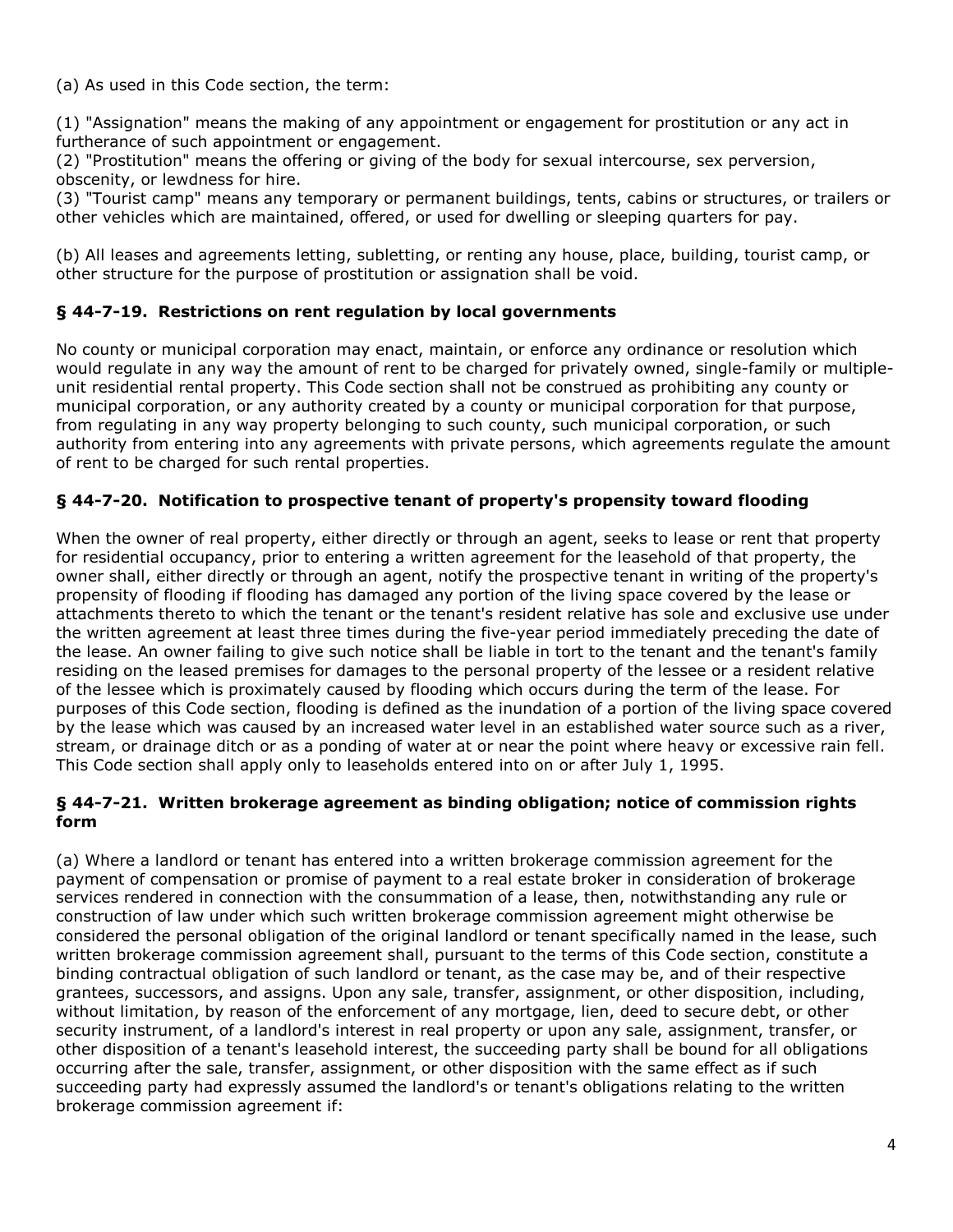- (1) A written brokerage commission agreement is incorporated into the lease;
- (2) The real estate broker has complied with subsection (b) of this Code section;
- (3) The succeeding party assumes the benefits of the tenancy, rental amount, and term of the lease;
- (4) The written brokerage commission agreement has not been waived in writing by the broker.

The conveyance or transfer of the real property coupled with the continuing assumption of the tenancy, rental amount, and term of said lease shall constitute conclusive evidence of the succeeding landlord's or tenant's agreement to pay such periodic commission payments under the written brokerage commission agreement.

(b) A real estate broker shall be entitled to the protections afforded by this Code section only upon the broker's recording a notice of commission rights in the deed records in the office of the clerk of the superior court in the county in which the real property or leasehold interest is located within 30 days of the execution of the lease incorporating the written brokerage commission agreement. Said notice of commission rights must be filed before conveyance of the real property, must be signed by the broker or by a person expressly authorized to sign on behalf of the broker, and must follow substantially the following form:

### **" NOTICE OF COMMISSION RIGHTS**

 The undersigned licensed Georgia real estate broker does hereby publish this NOTICE OF COMMISSION RIGHTS pursuant to Code Section 44-7-21 of the Official Code of Georgia Annotated to establish that the lease set forth below contains a written brokerage commission agreement providing for the payment or promise of payment of compensation for brokerage services.

| Owner                                                                                                                                                                                                                                                                                                                |            |
|----------------------------------------------------------------------------------------------------------------------------------------------------------------------------------------------------------------------------------------------------------------------------------------------------------------------|------------|
| Landlord                                                                                                                                                                                                                                                                                                             |            |
| Tenant                                                                                                                                                                                                                                                                                                               |            |
| Lease date                                                                                                                                                                                                                                                                                                           | Lease term |
| Project name or building<br>Legal Description: All that tract or parcel of land lying and being in<br>the State of Georgia, County of, being more particularly described on<br>Exhibit 'A' attached hereto and made a part hereof. (A full and complete<br>legal description is required for this form to be valid.) |            |

Given under hand and seal this day of fig.

Signed, sealed, and

delivered in the

presence of: Broker: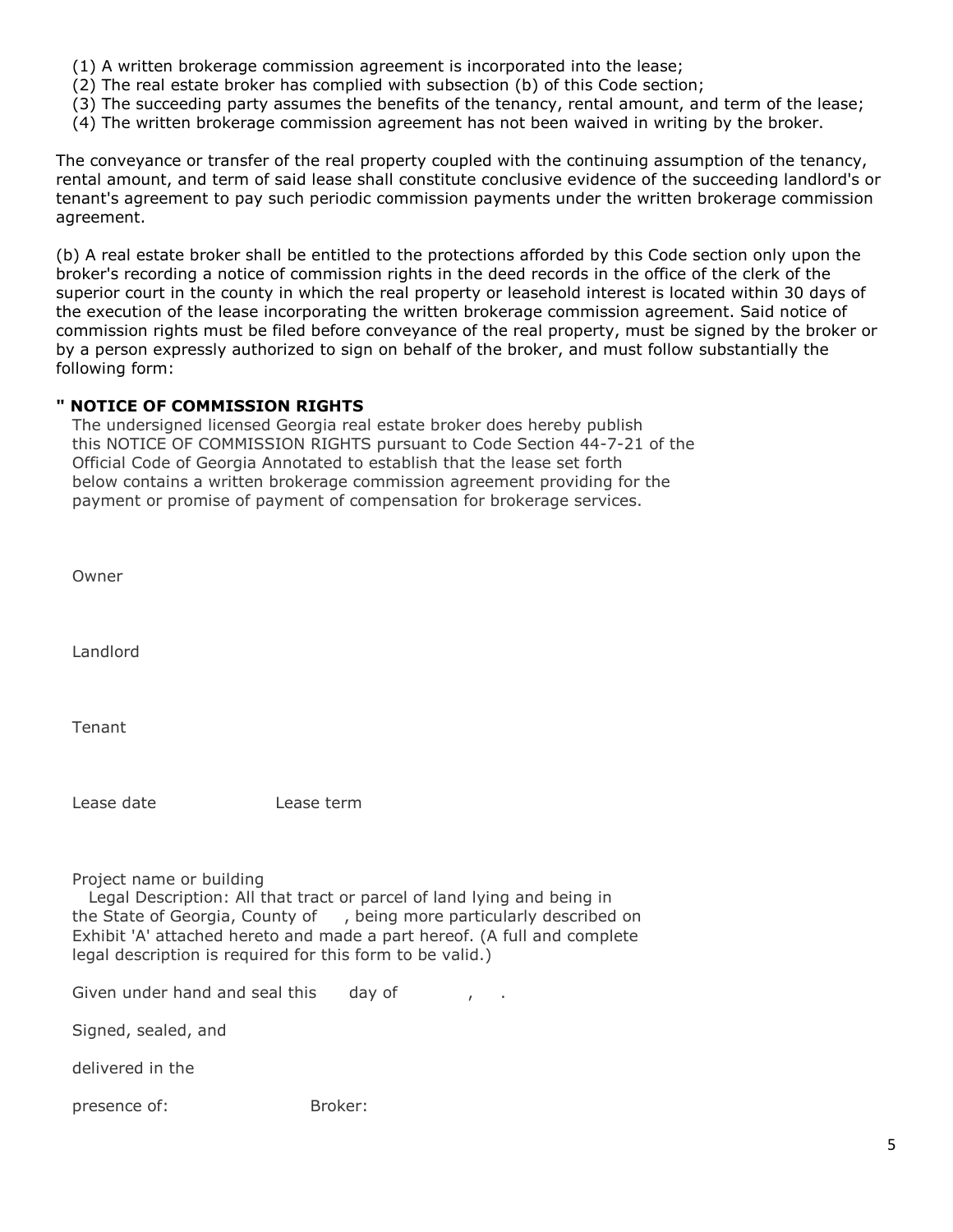(Seal)

Unofficial Witness Name:

 Notary Public Georgia Real Estate (Notary Seal Attached) License No. "

(c) The real estate broker must file a release of commission rights within 30 days of receipt of the final payment of commissions due under the written brokerage commission agreement.

(d) This Code section shall only apply to leaseholds of all or a portion of commercial real estate as that term is defined in Code Section 44-14-601 which are entered into on or after July 1, 1997.

(e) Notwithstanding any provision of this Code section to the contrary, this Code section does not create an interest in the real property which is the subject of the lease.

# **§ 44-7-22. Termination of a residential rental agreement by a service member**

(a) As used in this Code section, the term "service member" means an active duty member of the regular or reserve component of the United States armed forces, the United States Coast Guard, the Georgia National Guard, or the Georgia Air National Guard on ordered federal duty for a period of 90 days or longer.

(b) Any service member may terminate his or her residential rental or lease agreement by providing the landlord with a written notice of termination to be effective on the date stated in the notice that is at least 30 days after the landlord's receipt of the notice if any of the following criteria are met:

(1) The service member is required, pursuant to a permanent change of station orders, to move 35 miles or more from the location of the rental premises;

(2) The service member is released from active duty or state active duty after having leased the rental premises while on active duty status and the rental premises is 35 miles or more from the service member's home of record prior to entering active duty;

(3) After entering into a rental agreement, the service member receives military orders requiring him or her to move into government quarters;

(4) After entering into a rental agreement, the service member becomes eligible to live in government quarters and the failure to move into government quarters will result in a forfeiture of the service member's basic allowance for housing;

(5) The service member receives temporary duty orders, temporary change of station orders, or state active duty orders to an area 35 miles or more from the location of the rental premises, provided such